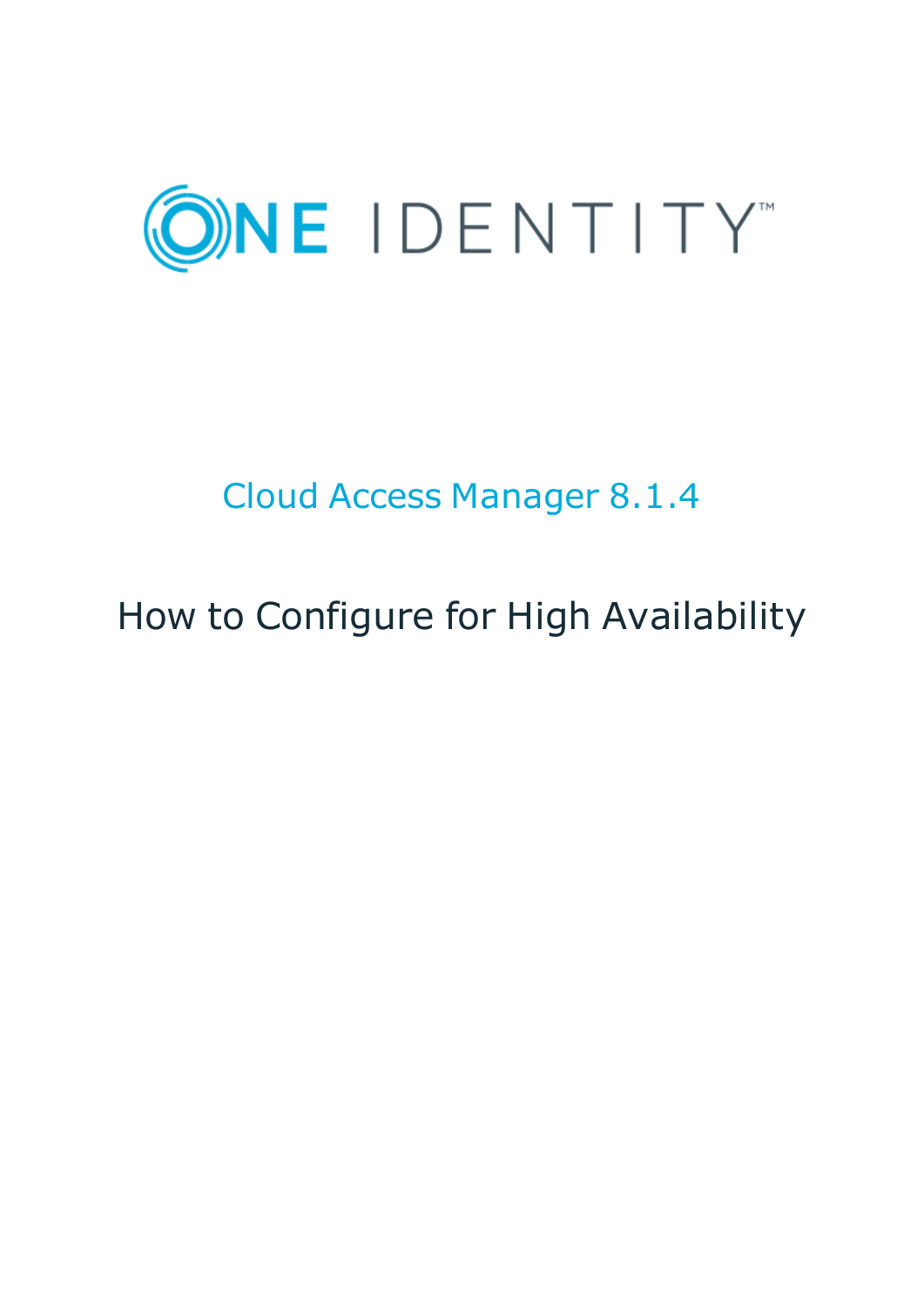#### **Copyright 2018 One Identity LLC.**

#### **ALL RIGHTS RESERVED.**

This guide contains proprietary information protected by copyright. The software described in this guide is furnished under a software license or nondisclosure agreement. This software may be used or copied only in accordance with the terms of the applicable agreement. No part of this guide may be reproduced or transmitted in any form or by any means, electronic or mechanical, including photocopying and recording for any purpose other than the purchaser's personal use without the written permission of One Identity LLC .

The information in this document is provided in connection with One Identity products. No license, express or implied, by estoppel or otherwise, to any intellectual property right is granted by this document or in connection with the sale of One Identity LLC products. EXCEPT AS SET FORTH IN THE TERMS AND CONDITIONS AS SPECIFIED IN THE LICENSE AGREEMENT FOR THIS PRODUCT, ONE IDENTITY ASSUMES NO LIABILITY WHATSOEVER AND DISCLAIMS ANY EXPRESS, IMPLIED OR STATUTORY WARRANTY RELATING TO ITS PRODUCTS INCLUDING, BUT NOT LIMITED TO, THE IMPLIED WARRANTY OF MERCHANTABILITY, FITNESS FOR A PARTICULAR PURPOSE, OR NON-INFRINGEMENT. IN NO EVENT SHALL ONE IDENTITY BE LIABLE FOR ANY DIRECT, INDIRECT, CONSEQUENTIAL, PUNITIVE, SPECIAL OR INCIDENTAL DAMAGES (INCLUDING, WITHOUT LIMITATION, DAMAGES FOR LOSS OF PROFITS, BUSINESS INTERRUPTION OR LOSS OF INFORMATION) ARISING OUT OF THE USE OR INABILITY TO USE THIS DOCUMENT, EVEN IF ONE IDENTITY HAS BEEN ADVISED OF THE POSSIBILITY OF SUCH DAMAGES. One Identity makes no representations or warranties with respect to the accuracy or completeness of the contents of this document and reserves the right to make changes to specifications and product descriptions at any time without notice. One Identity does not make any commitment to update the information contained in this document.

If you have any questions regarding your potential use of this material, contact:

One Identity LLC. Attn: LEGAL Dept 4 Polaris Way Aliso Viejo, CA 92656

Refer to our Web site ([http://www.OneIdentity.com](http://www.oneidentity.com/)) for regional and international office information.

#### **Patents**

One Identity is proud of our advanced technology. Patents and pending patents may apply to this product. For the most current information about applicable patents for this product, please visit our website at [http://www.OneIdentity.com/legal/patents.aspx](http://www.oneidentity.com/legal/patents.aspx).

#### **Trademarks**

One Identity and the One Identity logo are trademarks and registered trademarks of One Identity LLC. in the U.S.A. and other countries. For a complete list of One Identity trademarks, please visit our website at [www.OneIdentity.com/legal](http://www.oneidentity.com/legal). All other trademarks are the property of their respective owners.

#### **Legend**

- **WARNING: A WARNING icon indicates a potential for property damage, personal injury, or death.**
- **CAUTION: A CAUTION icon indicates potential damage to hardware or loss of data if instructions are not followed.**
- IMPORTANT, NOTE, TIP, MOBILE, or VIDEO: An information icon indicates supporting Œ information.

Cloud Access Manager How to Configure for High Availability Updated - November 2018 Version - 8.1.4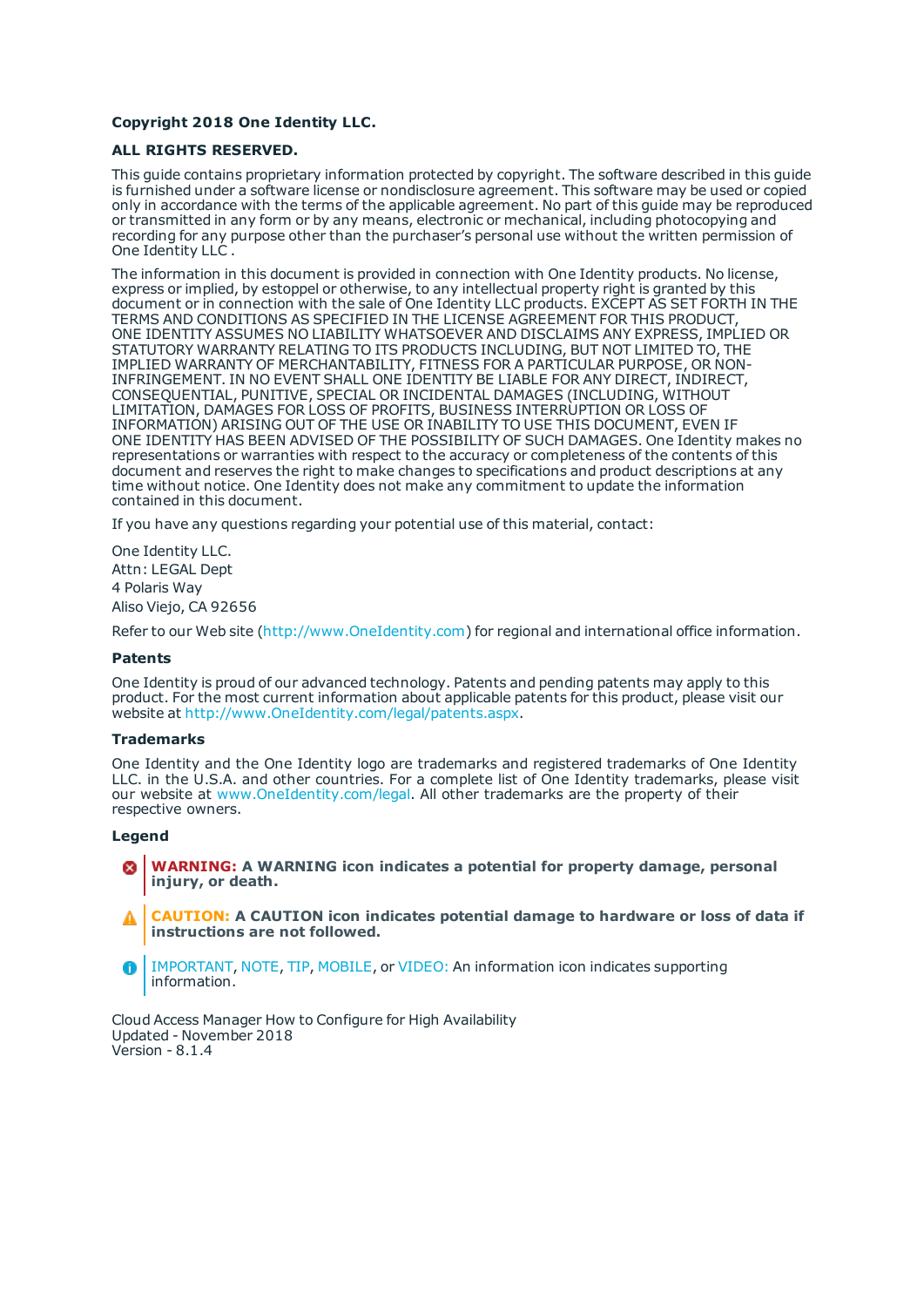### **Contents**

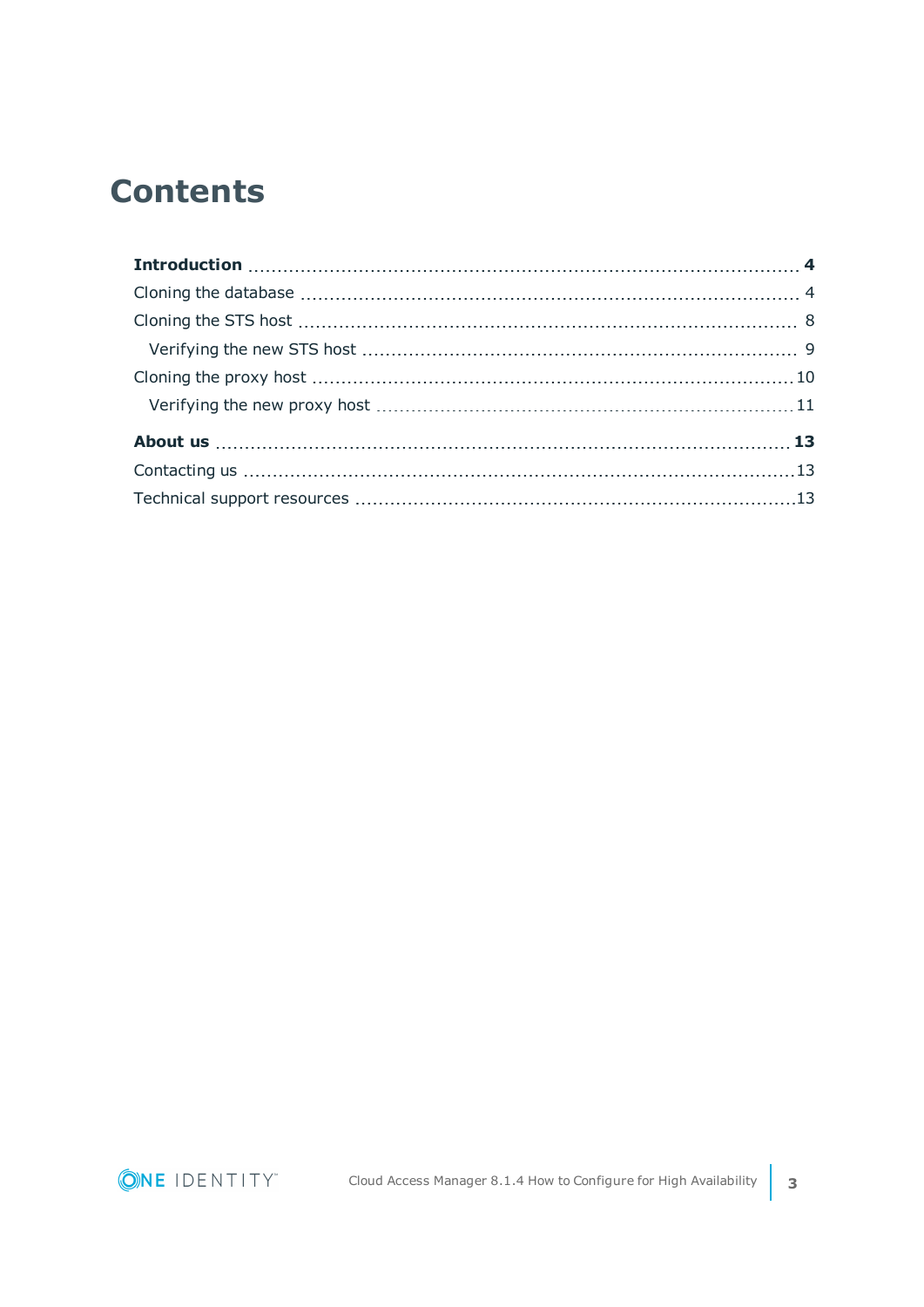# **Introduction**

<span id="page-3-0"></span>This guide describes how to extend a typical two host environment described in the *One Identity Cloud Access Manager Installation Guide* to include two additional hosts to provide both redundancy and additional capacity. One host will be deployed in the DMZ to become a clone of the Cloud Access Manager Proxy host and the other will be deployed on the internal network to become a clone of the Cloud Access Manager Security Token Service (STS) host.

Figure 1 represents a typical high availability deployment using four Cloud Access Manager hosts.



**Figure 1: Cloud Access Manager high availability deployment**

## <span id="page-3-1"></span>**Cloning the database**

Cloud Access Manager requires an instance of Microsoft SQL Server Edition 2012,

2008R2 or 2008 to store its configuration, audit and session data. In a high availability Cloud Access Manager environment the database should also be configured for high availability, for example using SQL Server AlwaysOn Availability Groups.

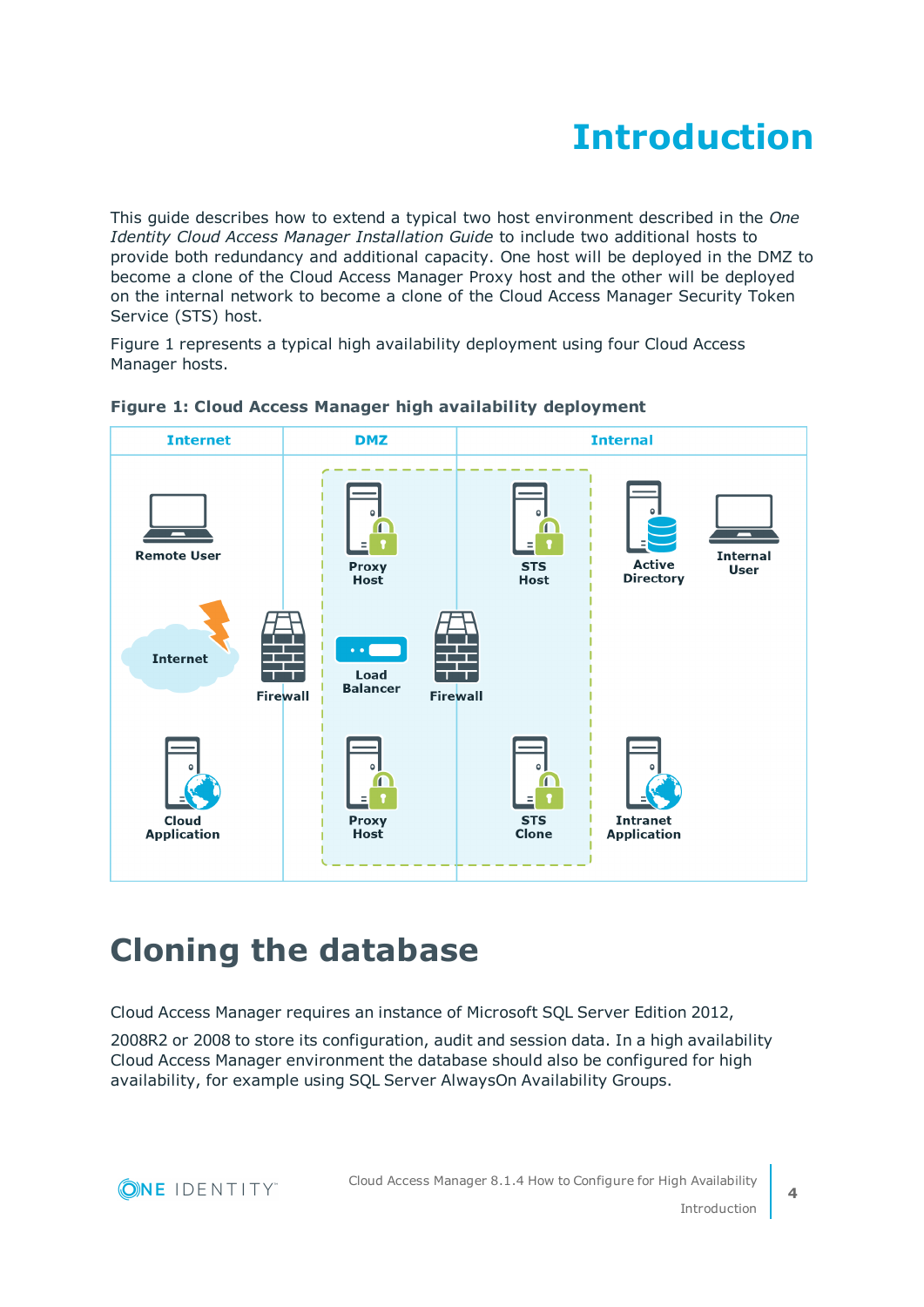The Security Token Service (STS) hosts need to access the database using a single hostname/IP address for the database cluster. The nodes in the database cluster can be deployed either on dedicated hosts or on the STS hosts. Please refer to the Microsoft SQL Server documentation that describes how to deploy SQL Server for high availability.

The database can be configured for high availability either before or after cloning the STS host. Whichever option you choose, before you clone an STS host, you need to make sure the database can be remotely accessed by TCP/IP and that Cloud Access Manager is using this connection method rather than the default shared memory connection method which will only allow local access.

### *To verify that SQL Server is configured to allow access using TCP/IP*

- 1. In **SQL Server Configuration Manager**, in the console pane, expand **SQL Server Network Configuration**.
- 2. In the console pane, click **Protocols for** *<Instance Name>* for the database instance used by Cloud Access Manager.
- 3. In the details pane, ensure that the **TCP/IP protocol** is **Enabled**. If it is not enabled, right-click and select **Enable**.

| 图 Sql Server Configuration Manager                                                                                                         |                      |               |  |
|--------------------------------------------------------------------------------------------------------------------------------------------|----------------------|---------------|--|
| File<br>Help<br><b>View</b><br>Action                                                                                                      |                      |               |  |
| 2 回良 2                                                                                                                                     |                      |               |  |
| SQL Server Configuration Manager (Local)                                                                                                   | <b>Protocol Name</b> | <b>Status</b> |  |
| SQL Server Services                                                                                                                        | শ্বী Shared Memory   | Enabled       |  |
| $\frac{1}{2}$ , SQL Server Network Configuration (32bit)<br>$\Box \stackrel{\text{def}}{=}$ , SQL Native Client 10.0 Configuration (32bit) | T Named Pipes        | Disabled      |  |
|                                                                                                                                            | TCP/IP               | Enabled       |  |
| 得, Client Protocols<br>Aliases                                                                                                             | ช™น                  | Disabled      |  |
| □ 良 SQL Server Network Configuration                                                                                                       |                      |               |  |
| 是 Protocols for SQLEXPRESS                                                                                                                 |                      |               |  |
| 田 로 SQL Native Client 10.0 Configuration                                                                                                   |                      |               |  |

- 4. Next, verify that the database is configured to allow access using a fixed port. To do this, double-click **TCP/IP** to display the **TCP/IP Properties** page.
- 5. From the **IP Addresses** tab, check that the **TCP Dynamic Ports** field is not populated in the **IPAll** section. If it is populated, clear the port range to ensure a fixed port is used to access the database.
- 6. In the **TCP Port** field, verify a port is specified to access the database. For example, the default SQL Server port 1433.

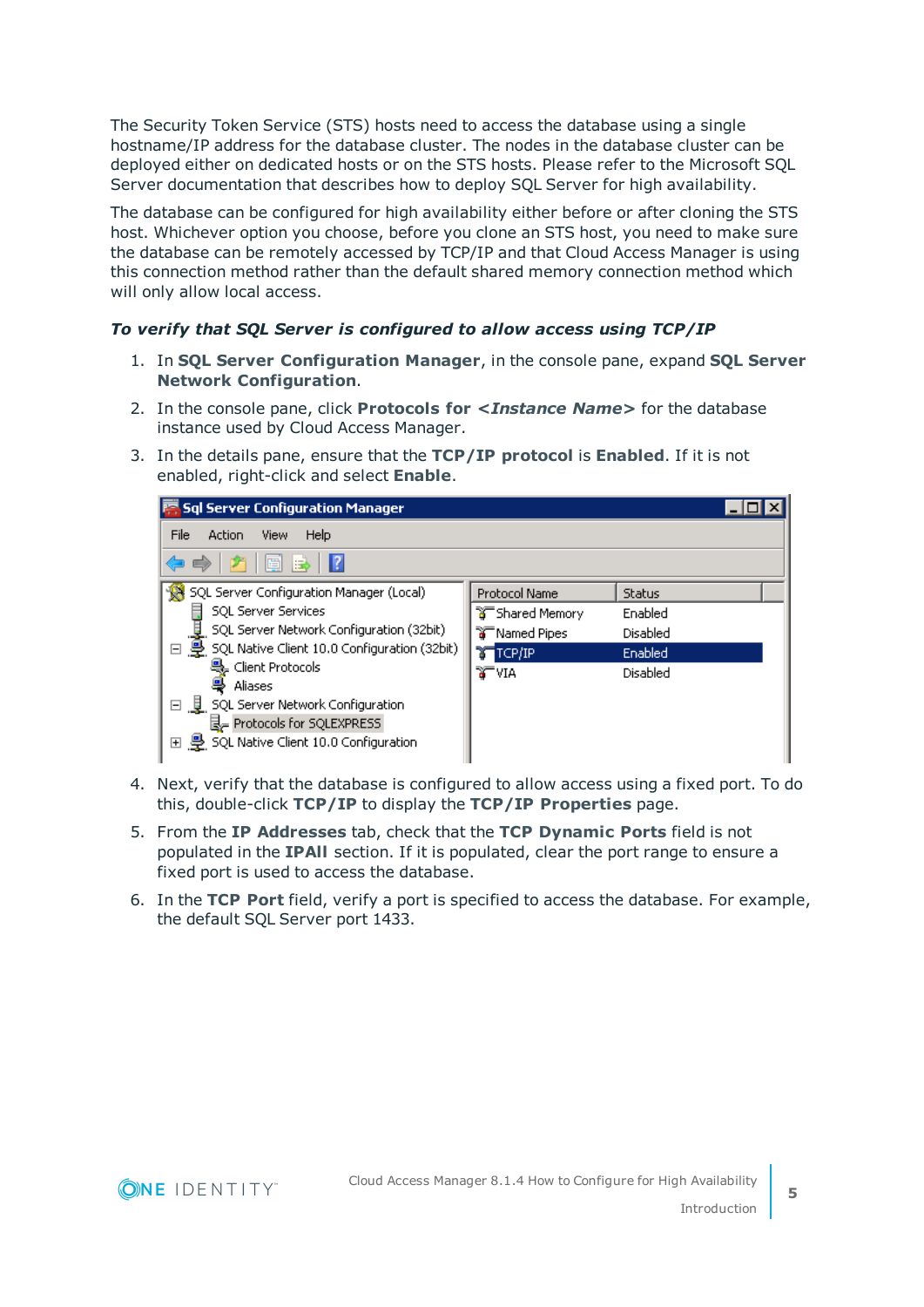| <b>TCP/IP Properties</b> | $\overline{?}$              |  |
|--------------------------|-----------------------------|--|
| Protocol IP Addresses    |                             |  |
| ∃ 1P5                    |                             |  |
| Active                   | Yes                         |  |
| Enabled                  | No.                         |  |
| <b>IP Address</b>        | fe80::5efe:10.10.180.119%13 |  |
| <b>TCP Dynamic Ports</b> | 0                           |  |
| <b>TCP Port</b>          |                             |  |
| $\boxminus$ $_{\rm IP6}$ |                             |  |
| Active                   | Yes                         |  |
| Enabled                  | No.                         |  |
| <b>IP Address</b>        | fe80::100:7f:fffe%10        |  |
| <b>TCP Dynamic Ports</b> | 0                           |  |
| <b>TCP Port</b>          |                             |  |
| E tpail                  |                             |  |
| <b>TCP Dynamic Ports</b> |                             |  |
| <b>TCP Port</b>          | 1433                        |  |
|                          |                             |  |
| <b>TCP Port</b>          |                             |  |
| TCP port                 |                             |  |
|                          |                             |  |
|                          |                             |  |
| 0K<br>Cancel             | Help<br>Apply               |  |
|                          |                             |  |

- 7. If you have made changes to the TCP/IP configuration, you now need to restart the SQL Server service.
- 8. In the console pane, click **SQL Server Services**.
- 9. In the details pane, right-click **SQL Server instance name**, and then click **Restart** to stop and restart the SQL Server service.

### *To verify that Cloud Access Manager is configured to access the database using TCP/IP*

- 1. Login to the STS host and access the Cloud Access Manager Administration UI using the **Cloud Access Manager Administration (fallback login)** shortcut on the desktop. Using the fallback shortcut allows you to access the instance of the STS running on the host you are logged into. This is important if you change the database connection settings as each STS host stores a copy of the connection details. If you change the connection details, you must update them on each STS host.
	- O NOTE: If you plan to configure your database for high availability after configuring Cloud Access Manager for high availability, you need to repeat this section for each STS host. This is true if the database hostname/IP address or port changes as a result of changing the database configuration for high availability. For example, if the database now needs to be accessed using the virtual IP address of the cluster.

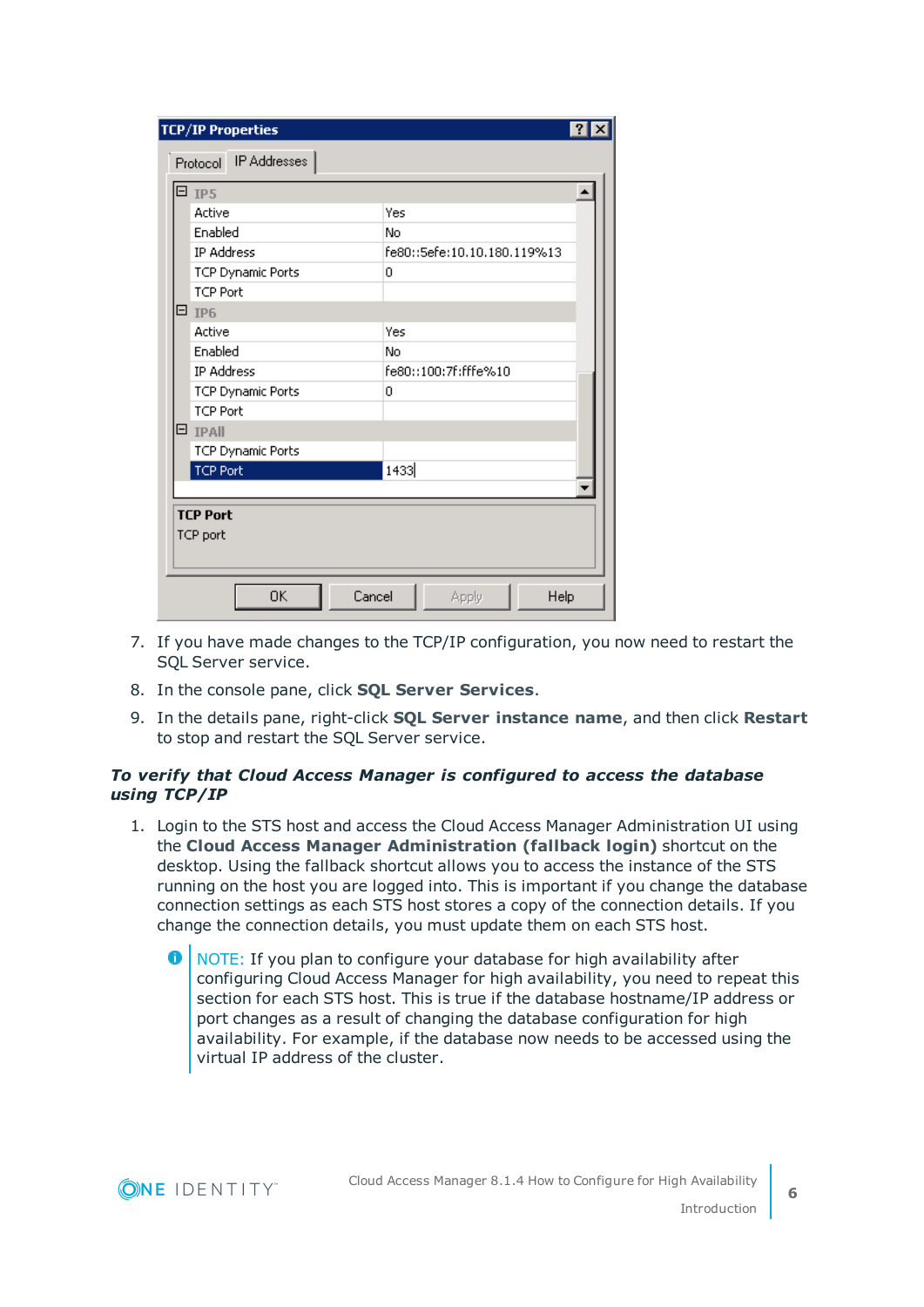- 2. Click the gear icon to navigate to **Settings**, and then click **Show Advanced Settings**.
- 3. Click **Configure the Database**.
- 4. The **Data Source** should contain the hostname or IP address to connect to the database and optionally the port number and database instance. If the hostname/IP is not present or has changed since configuring the database for high availability, update the database and click **Save**.
	- $\bullet$ NOTE: The port number is required when using a port number other than the standard SQL Server port 1433. A comma is used to append a port number to the hostname/IP address. In addition the instance name is required when using a named instance rather than a default instance. A backslash is used to append the instance name.

Configure the Database

| Cloud Access Manager requires a connection to an SQL Server or SQL Server Express instance to store data.                                                                                                                                                                                                            |  |
|----------------------------------------------------------------------------------------------------------------------------------------------------------------------------------------------------------------------------------------------------------------------------------------------------------------------|--|
| Please provide a Data Source for your SQL Server instance. The Data Source should contain the hostname or IP address and optionally the port number<br>and database named instance in the format of "HOST,PORT\INSTANCENAME". For example: ".", "10.1.2.3.1433", "myserver\mydbinst" or<br>"myserver,1433\mydbinst", |  |
| Data Source <sup>*</sup>                                                                                                                                                                                                                                                                                             |  |
| 10.10.180. 1,1433\SOLSERVER                                                                                                                                                                                                                                                                                          |  |

This value is stored on each STS host. If you have multiple STS hosts and you change this value, you will also need to change it on the other STS hosts.

- 5. Click the **Configuration Status** icon in the top-right corner, verify that you can see each host and that the status of the components on each host is running and configured.
	- 0 NOTE: If you do not see your hosts, revisit the database settings and verify that the connection details are correct. You may also need to check that any firewalls between the two hosts are configured to allow access to the database.

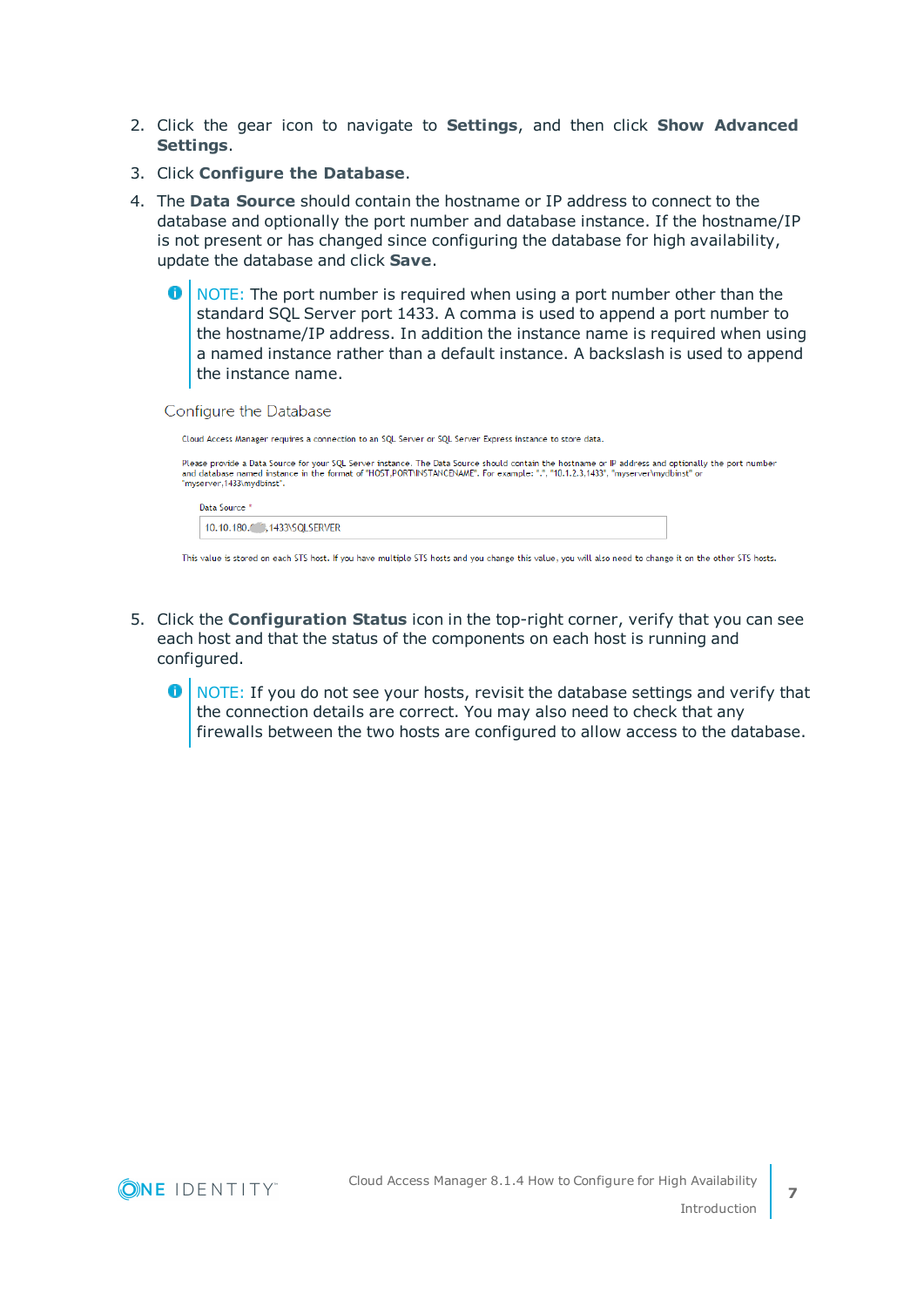|                        | Running | Configured         |                    |
|------------------------|---------|--------------------|--------------------|
| <b>User interface</b>  |         |                    |                    |
| STS - Saml             |         |                    |                    |
| STS - Login            |         |                    |                    |
| STS - WSFed            |         | ✔                  |                    |
| Proxy                  |         |                    |                    |
| STS - OAuth2           |         | ✔                  |                    |
|                        |         |                    |                    |
|                        |         |                    |                    |
| License Status         |         |                    |                    |
|                        |         | <b>Expiry Date</b> |                    |
| <b>Starter License</b> |         | 8/9/2015           | Expires in 26 days |

### <span id="page-7-0"></span>**Cloning the STS host**

### *To clone the STS host*

- 1. Provision a new host alongside the existing Cloud Access Manager Security Token Service (STS) host on the internal network. For simplicity, we recommend that the host is of the same hardware and operating system type as the existing host, however no technical limitation applies.
- 2. On the new STS host, either mount the Cloud Access Manager software ISO or extract the Cloud Access Manager software .ZIP file to a temporary location.
- 3. Start the Autorun and navigate to the **Install** section.
- 4. Click **Install** on the **Cloud Access Manager IIS Components**.
- 5. Accept the License Agreement. Click **Next**.
- 6. Click **Production Installation**.
- 7. Enter the same user account used during the installation of the first STS host. Click **Next**.
- 8. Click **Install** to deploy the components required for the new STS host.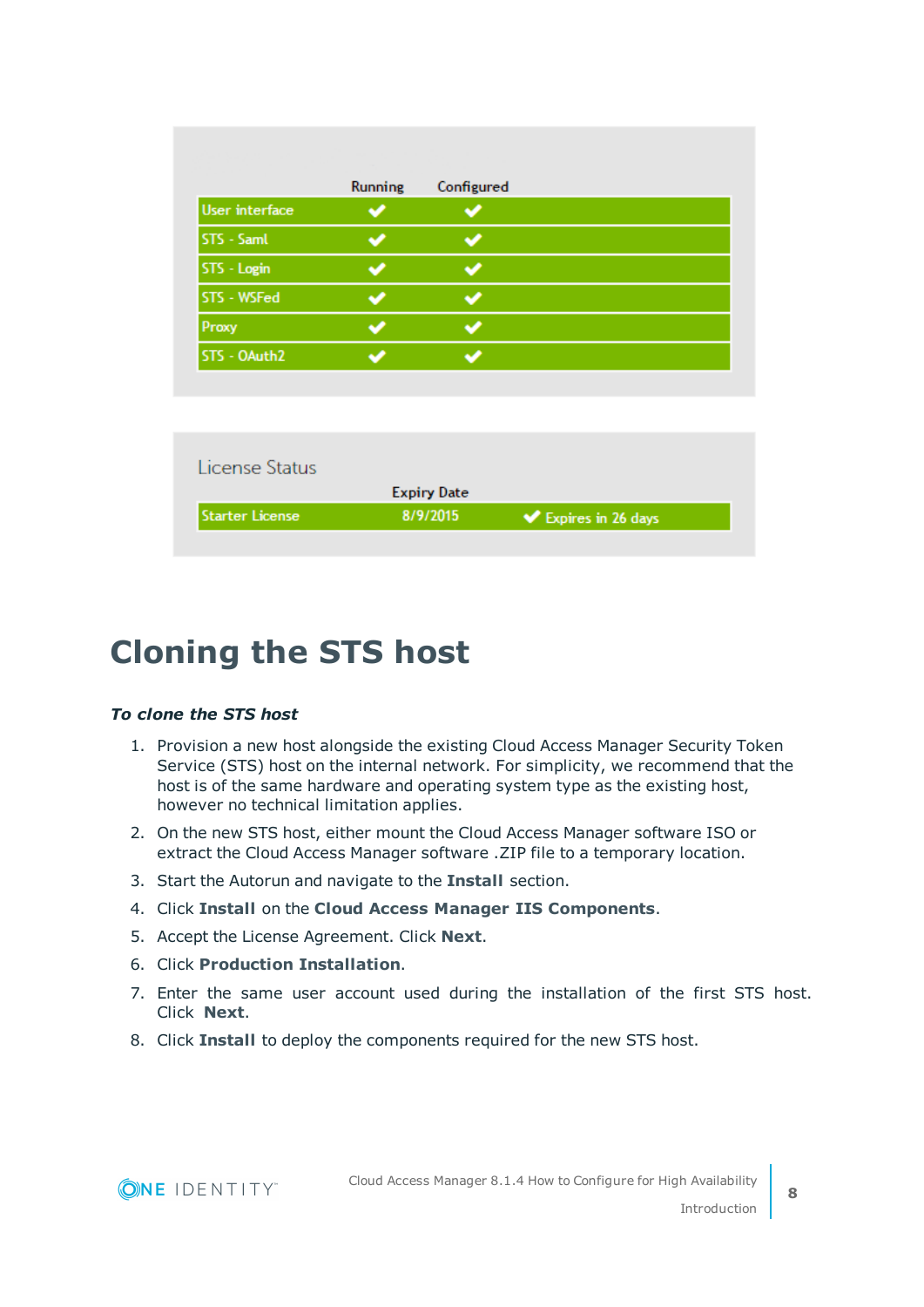**O** NOTE: The STS host requires the Microsoft .NET framework version 4.5. If this is not already installed on the host, the installer will download and install the Microsoft .NET framework from the internet.

- 9. When the installation is complete, click **Launch** to start the configuration wizard. The configuration wizard will guide you through the steps to connect your new STS host to your existing environment.
- 10. When prompted for the database connection details, select the **My database server is not an SQL Express instance installed on the same machine as Cloud Access Manager** check box and enter the same data source used in the previous section, for example, the same data source used by the first STS host.
- 11. On the **Proxy Settings** page confirm the settings are the same as those on the initial STS host, and then click **Next**.
- 12. When all items are complete on the **Configuring Cloud Access Manager** page, click **Finish**.
- 13. When the configuration wizard has finished, click the **Configuration Status** icon in the top-right corner and verify that:
	- You can see the new STS host.
	- The status of the components on the host is running and configured.
- <span id="page-8-0"></span>14. Restart the Cloud Access Manager proxy service on the existing proxy host.

### **Verifying the new STS host**

#### *To verify that the new STS host is working correctly*

1. Verify that users can log in to the Cloud Access Manager portal as normal using the hostname configured on the **Proxy Settings configuration** page:

https://*<proxy host FQDN>*/CloudAccessManager

- 2. Stop the **World Wide Web Publishing** service on the existing Security Token Service (STS) host so that only the new STS host is running.
- 3. Verify that users can still log in to the Cloud Access Manager portal as normal.
- 4. Restart the **World Wide Web Publishing** service on the existing host and stop the **World Wide Web Publishing** service on the new STS host.
- 5. Verify that users can still log in to the Cloud Access Manager portal as normal.
- 6. Restart the **World Wide Web Publishing** service on the new host.
- 7. From within the Cloud Access Manager Administration UI, click the **Configuration Status** icon in the top-right corner. Verify that you can see each Cloud Access Manager host and that the status of the components on each host is running and configured.
	- NOTE: Some components may not show as running until users have accessed the Cloud Access Manager application portal.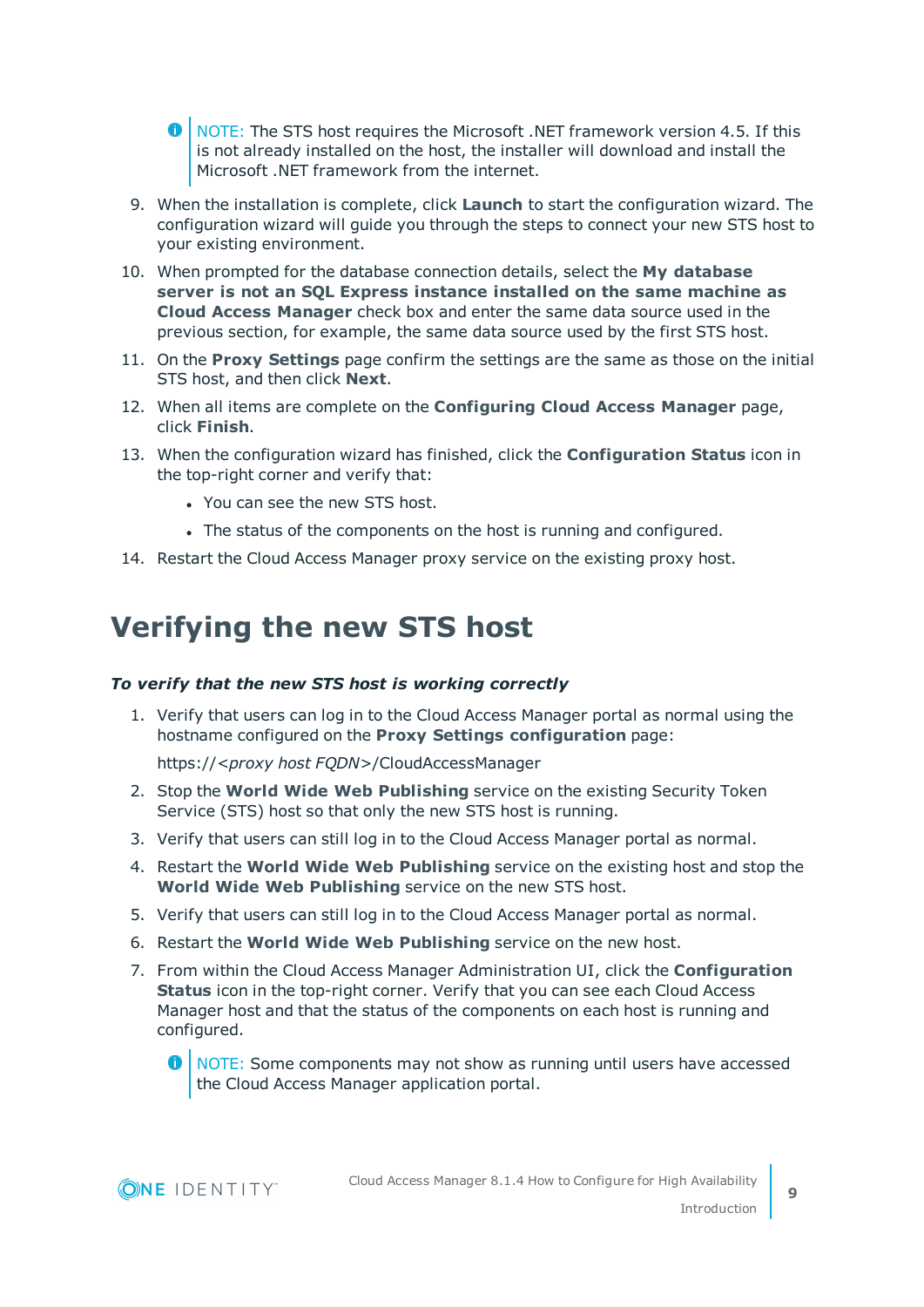## <span id="page-9-0"></span>**Cloning the proxy host**

### *To clone the proxy host*

- 1. Provision a new host alongside the existing Cloud Access Manager proxy host in the DMZ. For simplicity, we recommend that the host is of the same hardware and operating system type as the existing host, however no technical limitation applies. If you are using hosts with different hardware, the load balancer in front of the proxy hosts may require additional configuration to weight the number of requests in favor of the more powerful host.
- 2. On the new proxy host either:
	- Mount the Cloud Access Manager software ISO
		- or
	- Extract the Cloud Access Manager software ZIP file to a temporary location.
- 3. Start the Autorun and navigate to the **Install** section.
- 4. Click **Install** on the Cloud Access Manager Proxy.
- 5. Accept the License Agreement and then click **Next**.
- 6. Enter the hostname of the first Security Token Service (STS) host you installed, for example the primary STS host.
- 7. Enter the shared secret for your Cloud Access Manager environment and click **Install**. The shared secret is defined during the configuration of the first STS host. To find the shared secret click **Fallback Password and Shared Secret** in the **Settings** section of the Cloud Access Manager Administration UI.
- 8. The proxy installation will now start, when the installation is complete, click **Close**.
- 9. Deploy a load balancer in front of the two Cloud Access Manager proxy hosts to distribute the traffic between the two hosts. This should be a layer 4 load balancer to allow Cloud Access Manager to handle the Secure Sockets Layer (SSL) connections from the users. Using a layer 7 load balancer, for example, would require the SSL connections to be terminated on the load balancer itself rather than on the Cloud Access Manager proxy hosts.

Update the network configuration to route traffic destined for the external fully qualified domain names used by the Cloud Access Manager proxy hosts to the VIP address of the load balancer, rather than the primary proxy host as before.

NOTE: The load balancer must have sticky IP enabled to ensure users always use the same proxy host unless in a failover situation.

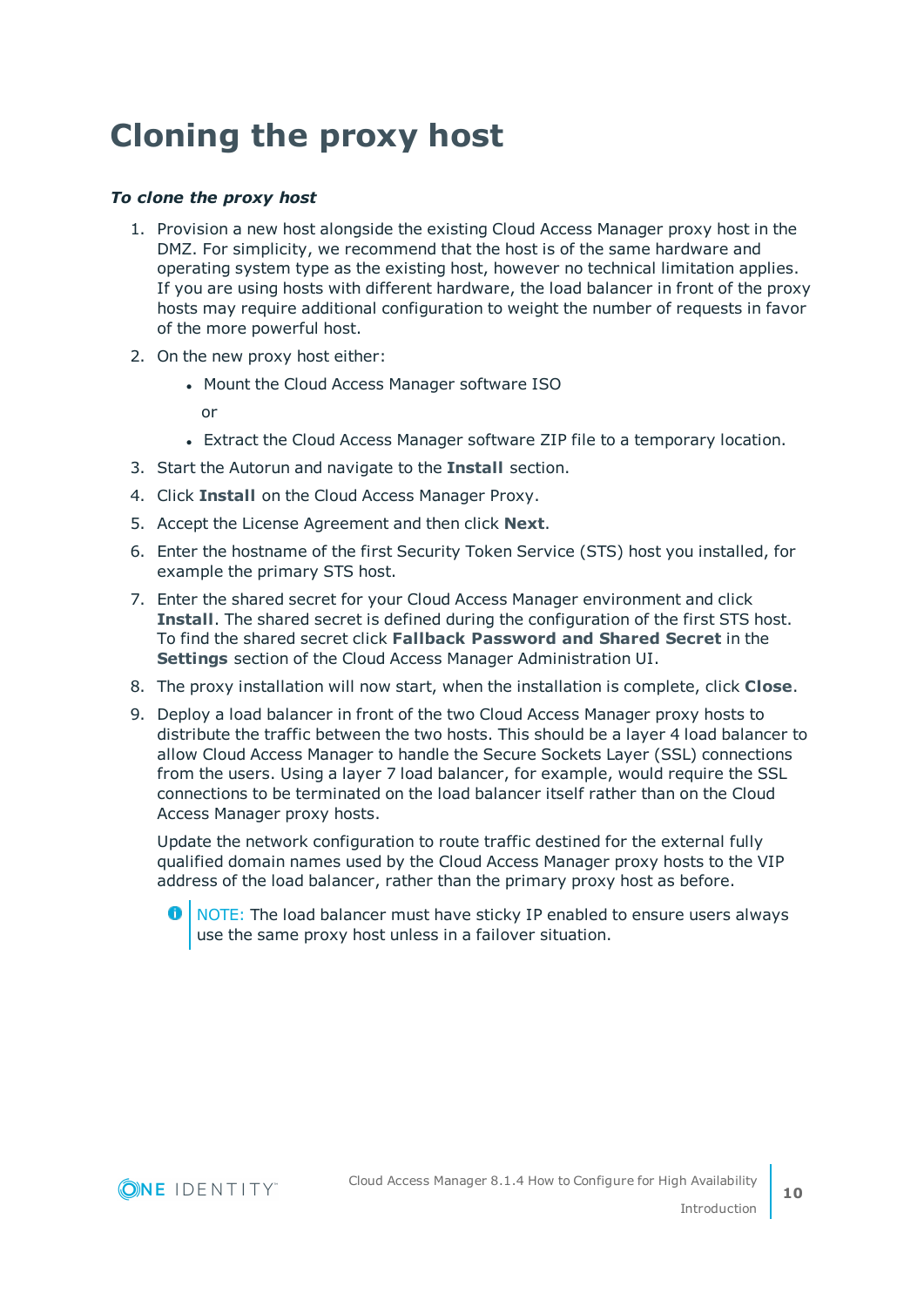O NOTE: If you use a reverse proxy server or load balancer in front of One Identity Cloud Access Manager, you must ensure that all headers required by Cloud Access Manager are maintained at all times. For instance, Cloud Access Manager injects JavaScript into app pages to manage session idle timeout and at the same time sets no cache headers on the response. It is essential to maintain the no cache headers at all times for Cloud Access Manager to function as designed. Removing or changing the no cache headers may cause session management issues, for example when a user uses the **Back** button on their browser.

10. From within the Cloud Access Manager Administration UI, click the **Configuration Status** icon in the top-right corner. Verify that you can see each Cloud Access Manager host and that the status of the components on each host is running and configured.

### <span id="page-10-0"></span>**Verifying the new proxy host**

### *To verify that the new proxy host is working correctly*

- 1. Verify that users can log in to the Cloud Access Manager portal as normal.
- 2. Stop the Cloud Access Manager proxy service on the existing proxy host, so that only the new proxy host is running.
- 3. Verify that users can still log in to the Cloud Access Manager portal as normal.
- 4. Open the Cloud Access Manager proxy log on the new proxy host, **CloudAccessManagerProxy.log** Search the log for entries containing the userid used to verify access to the portal. This will confirm the user was using the new proxy host. Also verify that the log entry contains the user's IP address, typically their public IP address. If the IP address is that of the load balancer, the load balancer configuration may need to be updated to preserve the original client IP address rather than using its own.
	- $\bullet$ NOTE: The private IP address for internal users is only visible if you have configured your internal DNS to resolve the proxy's hostname to the private IP address of the proxy load balancer.
- 5. Restart the Cloud Access Manager proxy service and stop the Cloud Access Manager proxy service on the new proxy host.
- 6. Verify that users can still log in to the Cloud Access Manager portal as normal.
- 7. Open the Cloud Access Manager proxy log on the existing proxy host, **CloudAccessManagerProxy.log**. Search the log for entries containing the userid used to verify access to the portal. This will confirm the user was using the existing proxy host rather than the new host. Verify that the log entry contains the user's IP address, typically their public IP address.
- 8. Restart the Cloud Access Manager proxy service.

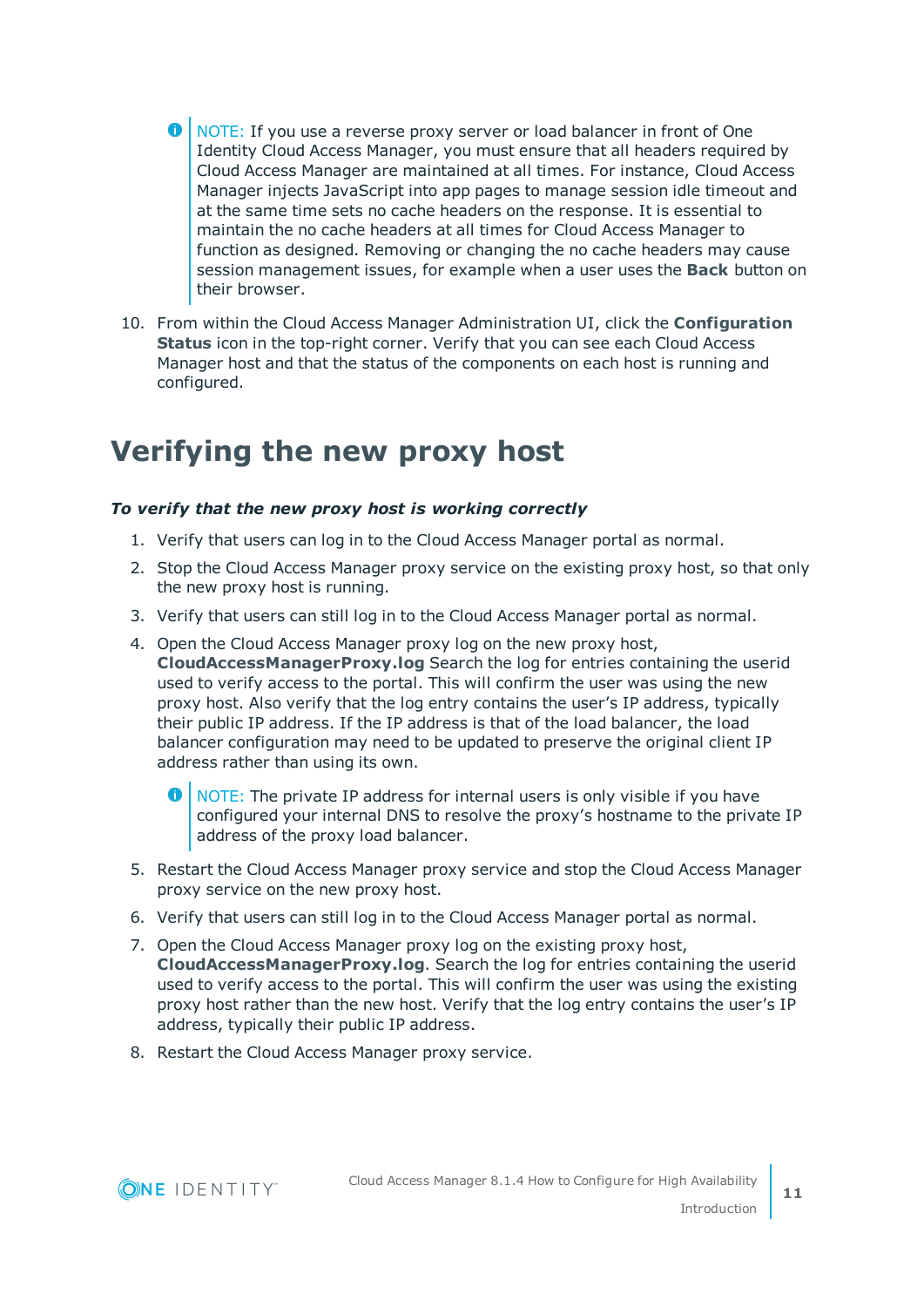9. From within the Cloud Access Manager Administration UI, click the **Configuration Status** icon in the top-right corner. Verify you can see each Cloud Access Manager host and the status of the components on each host is running and configured.